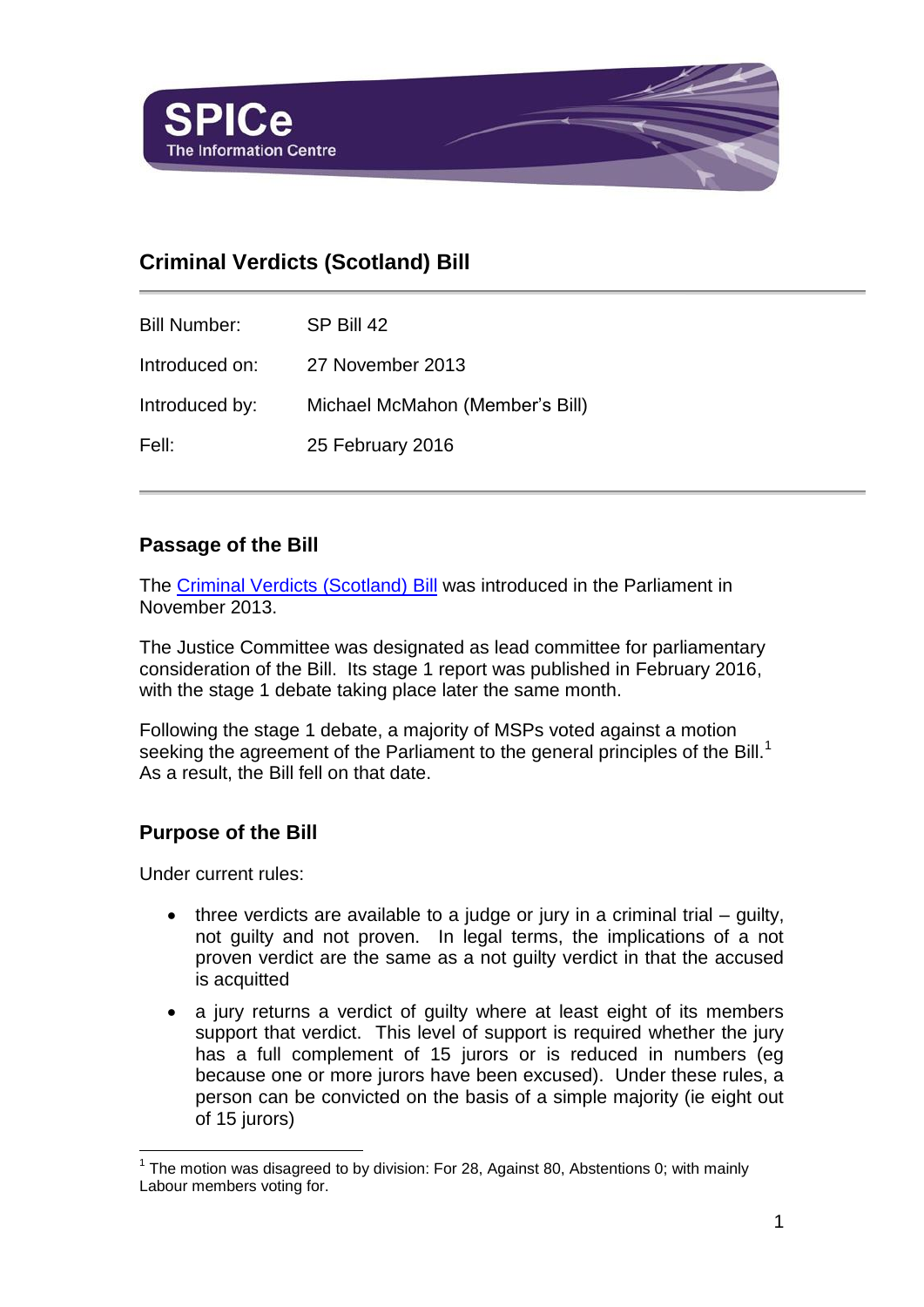The Bill sought to:

- remove the not proven verdict as an option in criminal trials, leaving two possible verdicts of guilty and not guilty
- change the rules relating to the number of jurors who must support a guilty verdict before the jury as a whole returns such a verdict, effectively requiring at least two-thirds in favour of a guilty verdict

The proposals for changing the level of juror support required for a guilty verdict were advanced as a way of ensuring that abolition of the not proven verdict did not heighten the risk of wrongful convictions.<sup>2</sup>

## **Parliamentary Consideration**

The Committee's stage 1 scrutiny of the Bill was postponed whilst the [Criminal](http://www.scottish.parliament.uk/parliamentarybusiness/Bills/65155.aspx)  [Justice \(Scotland\) Bill](http://www.scottish.parliament.uk/parliamentarybusiness/Bills/65155.aspx) (a Scottish Government bill) completed its passage through the Parliament. The decision to delay scrutiny was based on the fact that there was an overlap between the two bills in relation to the reform of jury majorities. The Government bill (as introduced) also included, although for different reasons, provisions seeking to move to a system under which a guilty verdict would require the support of at least two-thirds of jurors. The relevant provisions of the Government bill were removed prior to it being passed in December 2015.

The Government, whilst indicating that it was open to the possibility of the not proven verdict being removed in the future, favoured retaining current arrangements until evidence from planned jury research becomes available. This approach to potential reforms was also reflected in the recommendations set out by the Committee in its stage 1 report:

"A clear majority of the Committee supports the intention of the Bill to abolish the not proven verdict but not the proposal in relation to jury majorities. The Committee considers that the latter proposal should be considered alongside the other reforms proposed by Lord Bonomy.<sup>3</sup>

In the Committee's view, Mr McMahon has effectively acknowledged that removal of the not proven verdict requires consideration of wider issues relating to decision-making by juries by proposing in the Bill parallel reforms in relation to jury majorities. The Committee understands the reasons for Mr McMahon including this measure in the Bill but notes the opposition to this proposal that arose in written evidence. In our view, this underlines the benefit of further research on decision-making by juries before proceeding with the reforms set out in the Bill.

The Committee hopes that the research on juries announced by the Scottish Government will proceed soon.

 2 See paragraph 16 to 18 of the policy memorandum published along with the Bill.

<sup>&</sup>lt;sup>3</sup> The **Post-corroboration Safeguards Review** (also referred to as the Bonomy Review) was established to consider what additional measures might be needed in light of the planned abolition of the requirement for corroboration in criminal cases.